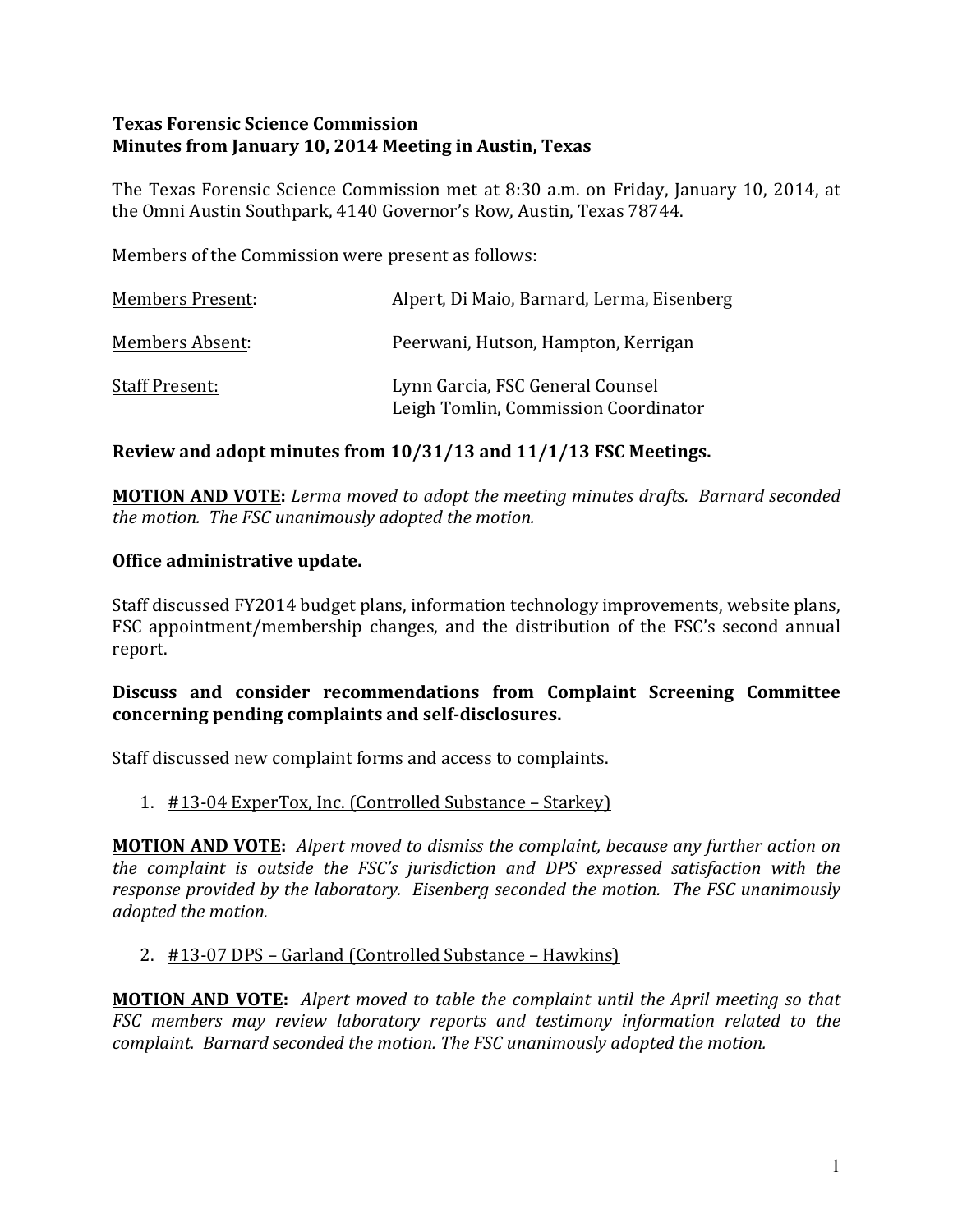3.  $\#13-06$  – McAllen (DNA – Mireles)

FSC members discussed they would not re-open the complaint (previously dismissed at the FSC's November 1, 2013 meeting), because the facts of the complaint pre-date the crime laboratory accreditation program and the Innocence Project of Texas is in the process of working with the complainant to determine whether any further relief is available under Texas law. 

Members also discussed the DNA reports from the complaint appear to follow appropriate protocols in place at the time of testing and no negligence or misconduct is indicated by the results obtained from DNA analysis.

## 4. #13-08 DPS – Abilene (Controlled Substance – Hutchinson)

**MOTION AND VOTE:** Eisenberg moved to direct staff to obtain copies of laboratory reports *in the case for review by FSC members. Lerma seconded the motion. The FSC unanimously adopted the motion.* 

## 5. #13-12 Fort Worth PD - (Firearms – Gaines)

**MOTION AND VOTE:** *Barnard moved to dismiss the complaint, because it does not allege an adequate claim for review by the FSC and because the forensic analysis occurred in 2002,* prior to the implementation of the DPS crime lab accreditation program. Eisenberg seconded *the motion. The FSC unanimously adopted the motion.* 

6.  $\#13-13$  TCME (Toxicology – Roche)

**MOTION AND VOTE:** *Eisenberg moved to dismiss the complaint, because it does not allege any negligence or misconduct related to the forensic analysis, but alleges clerical error in*  reporting the results of the forensic analysis. Lerma seconded the motion. The FSC *unanimously adopted the motion.*

FSC General Counsel will contact the Denton County District Attorney's Office to notify the District Attorney of the complaint and will forward the complaint to the Innocence Project of Texas to assess whether any remedies are available under Texas law.

## **Update on Attorney General Opinion Request submitted by District Attorney Rod** Ponton and status of responses.

An Attorney General Opinion related to the request has not yet been issued.

#### Update on arson case review and implementation of recommendations.

State Fire Marshal Chris Connealy provided FSC members with an update on the arson case review. Connealy explained the committee has performed six reviews thus far, five are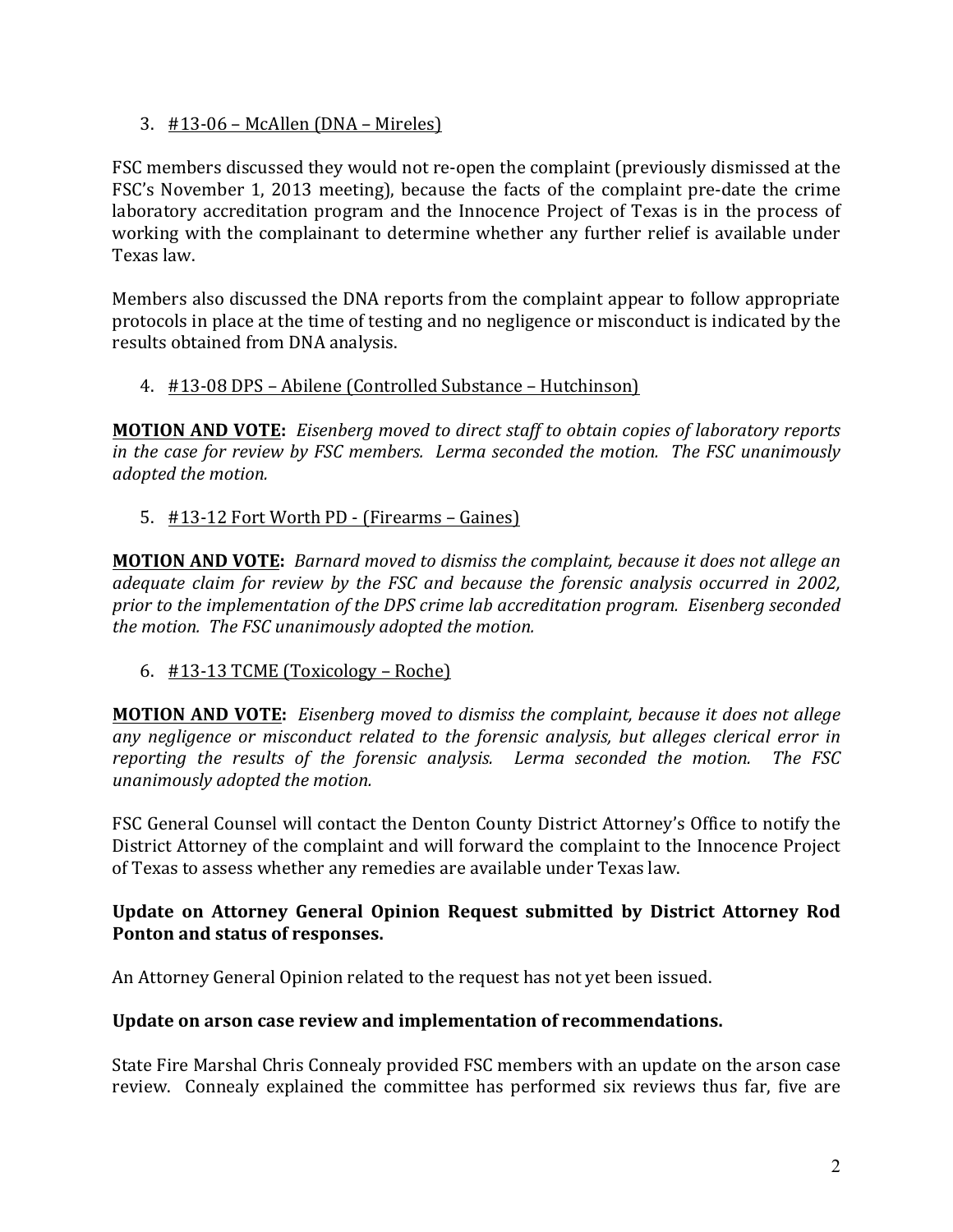public and the sixth is being finalized. The committee initially limited its review to felony murder arson convictions, but will now extend its review to lesser arson convictions. The Innocence Project of Texas' Nick Vilbas also addressed the FSC with a brief update on the review.

## Update from FSC's Hair Microscopy Panel, including November 22, 2013 meeting in **Houston and recommended action items.**

FSC General Counsel, Lynn Garcia, provided an update from the hair microscopy panel's November 22, 2013 meeting at the DPS – Houston crime laboratory.

**MOTION AND VOTE:** Lerma moved to allocate \$50,000 of the FSC budget to assist *laboratories with costs incurred in the hair microscopy case review. Eisenberg seconded the motion.* The FSC unanimously adopted the motion.

**MOTION AND VOTE:** Alpert moved to delegate to the FSC's Hair Microscopy Panel (Lerma, *Kerrigan, Peerwani, Alpert)* to *gather a group of attorneys and subject matter experts to* establish the criteria for the hair microscopy review in consultation with TDCAA, TCDLA and *the TACLD.* Eisenberg seconded the motion. The FSC unanimously adopted the motion.

Bill Gibbens, Texas Association of Crime Lab Directors' (TACLD) President, addressed the FSC and explained TACLD will provide a statement next week regarding its position on the FSC's hair microscopy review. TACLD's biggest concern is that subject matter experts are appointed to review the cases. FSC General Counsel, Lynn Garcia, will work with Gibbens to get a list of subject matter experts from TACLD.

## Texas Department of Public Safety - Houston Self-Disclosure #12-06: latest retest results and status of Texas Court of Criminal Appeals opinion in *Ex Parte Coty*.

Garcia reported no Court of Criminal Appeals decision has been handed down in the *Coty* case. Laboratory re-testing has been suspended until a decision is handed down.

Forensic Development Committee update, including white papers distributed from certification and defendant notification roundtables hosted with Texas Criminal **Justice Integrity Unit (TCJIU) on July 11, follow-up action items, update on extending** crime lab manager academy including cost proposal from WVU, discussion collaboration on web-based training and backlog reduction programs.

Garcia provided an update on distribution of the FSC and TCJIU's white papers on certification and defendant notification. The reports have been published on the FSC's website and distributed to stakeholders. The group discussed extending the University of West Virginia forensic leadership academy training course, as well as collaborative webbased training with the Office of Forensic Services in New York, and follow-up with the crime laboratories on the Foresight program.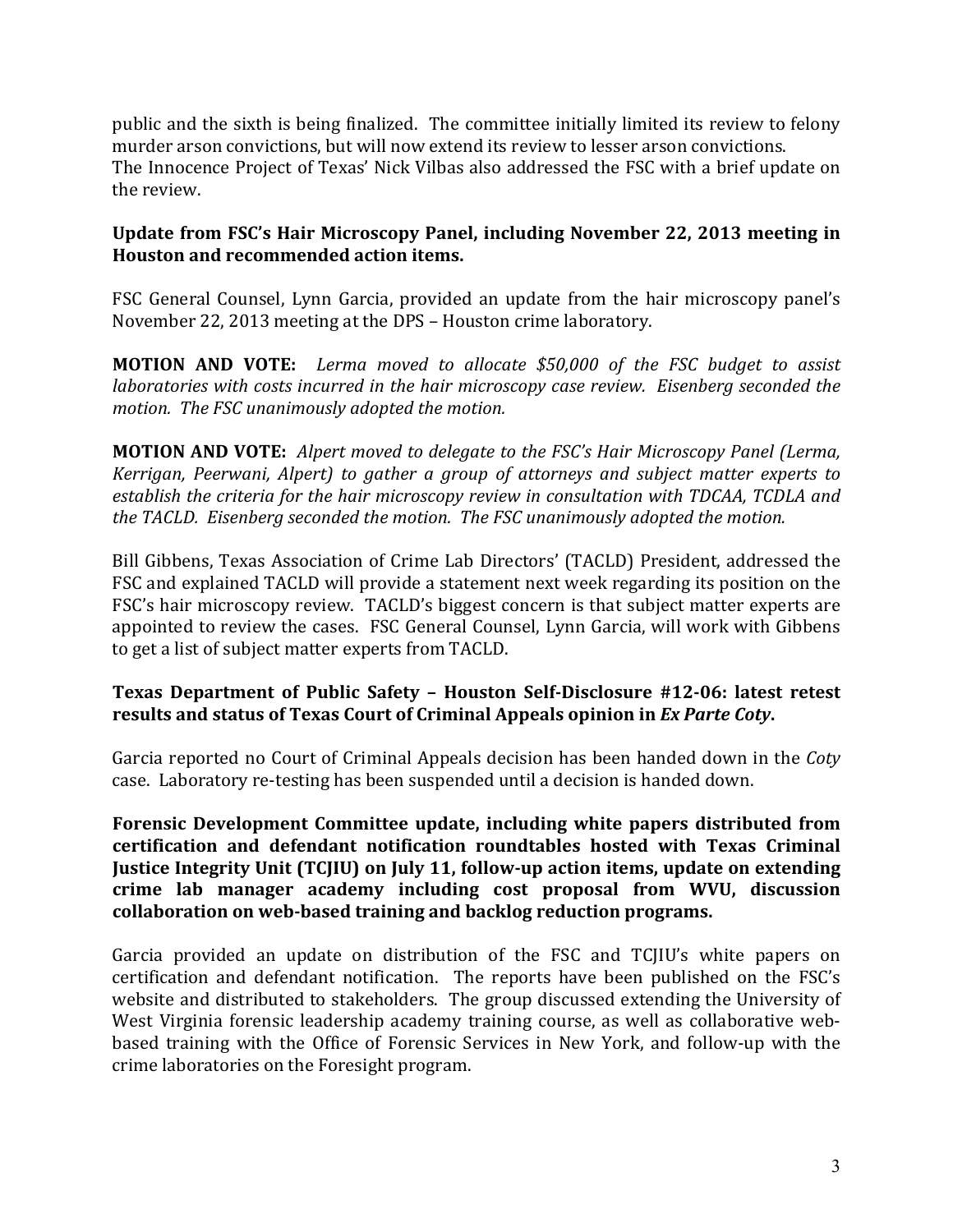**MOTION AND VOTE:** Alpert moved to allocate \$50,000 of the FSC's FY14 budget to host two separate West Virginia University Crime Laboratory Manager Academies, one in Houston and *one* in the Metroplex area. Eisenberg seconded the motion. The FSC unanimously adopted the *motion.*

**MOTION AND VOTE:** Alpert moved to approve \$15,000 of the FSC's FY14 budget for collaborative web-based training with New York's Office of Forensic Services, designed to *address the ASCLD-LAB ethics requirement for forensic examiners. Eisenberg seconded the motion.* The FSC unanimously adopted the motion.

**MOTION AND VOTE:** Barnard moved to invite the Foresight program's director, Paul *Speaker, to Texas to work with crime laboratory directors to develop good data for efficiency in* using the Foresight program. Eisenberg seconded the motion. The FSC unanimously *adopted the motion.* 

Members also discussed exploring a cognitive bias presentation for crime laboratory employees. The Forensic Development Committee will discuss moving forward with the potential training.

**Discussion regarding development of training video on** *Brady v. Maryland* **for forensic scientists in collaboration with Texas Criminal Justice Integrity Unit.** 

The *Brady* video has not yet been developed but Judge Hervey's office is working on it.

**Review and adoption of policies and procedures reflecting changes from 83rd Legislative Session.**

**MOTION AND VOTE:** *Eisenberg moved to adopt an edited version of the FSC's policies and* procedures. Alpert seconded the motion. The FSC unanimously adopted the motion.

# **Report from Attorney General's December 2013 Open Government Conference.**

Staff members Lynn Garcia and Leigh Heidenreich reported on attendance at the AG's Open Government Conference.

#### **Report from presentation at TDCAA December 2013 Elected District Attorney conference.**

Lynn Garcia reported on her presentation at the TDCAA conference.

# **Report from January 2014 TACLD meeting.**

Lynn Garcia reported on FSC staff attendance at the TACLD meeting. Bill Gibbens, TACLD President, briefly addressed the FSC.

#### **Discussion of AAFS February 2014 annual meeting attendance and presentations.**